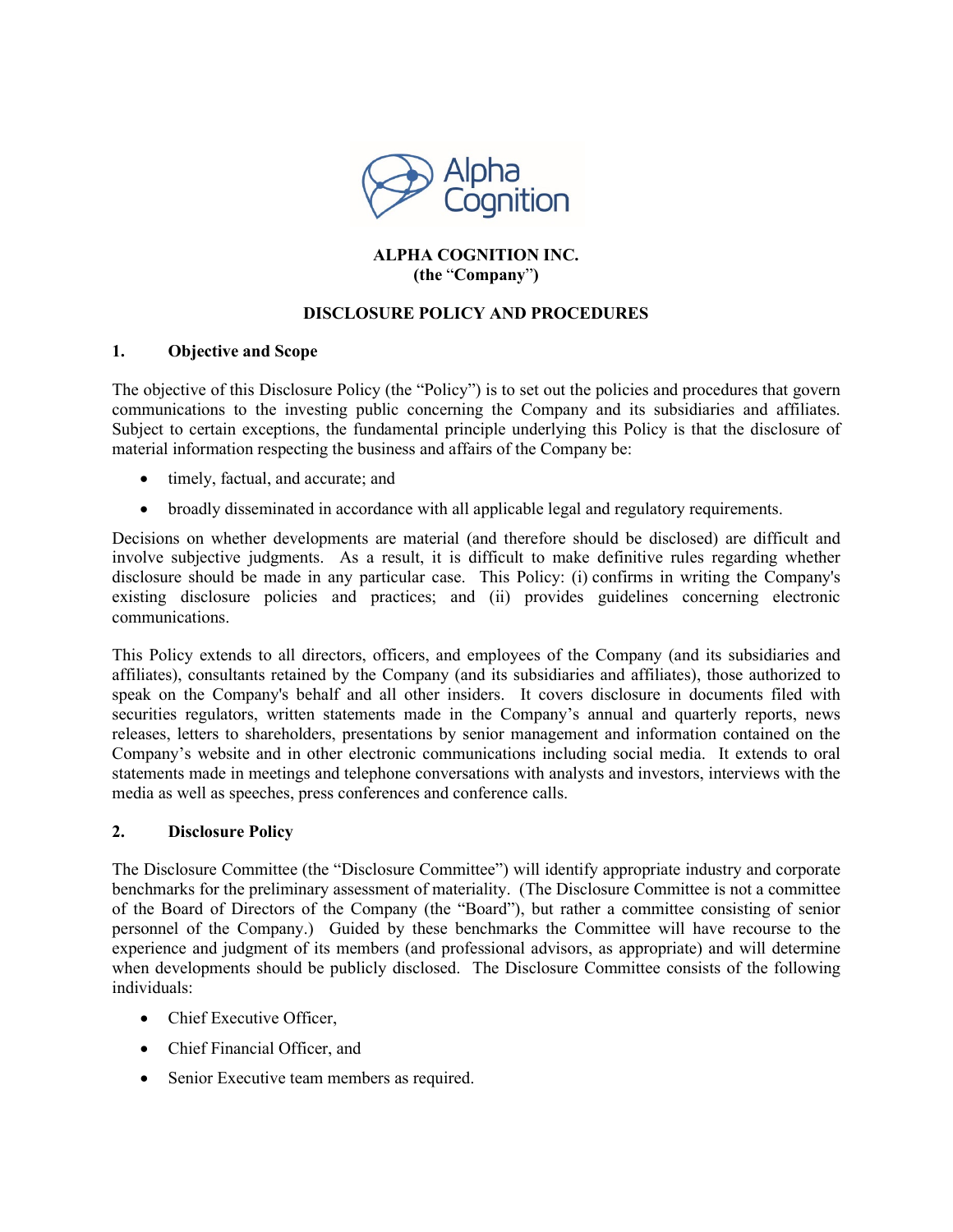The Disclosure Committee will meet as conditions dictate. **It is essential that the members of the Disclosure Committee be kept fully apprised of all pending material developments concerning the Company in order to evaluate and discuss those events and to determine the appropriateness and timing of public release of information**. All directors, officers, and employees should discuss any material development with a member of the Disclosure Committee. There are circumstances in which it is appropriate (to protect the interests of the Company and its shareholders) that information be kept confidential. If it is deemed that information should remain confidential, the Disclosure Committee will determine how that information will be controlled.

The Disclosure Committee will recommend changes to this Policy as needed to comply with changing regulatory requirements and will report to the Board of Directors of the Company on an annual basis or more frequently as the Committee or the Board of Directors may determine.

Except as otherwise provided in this Policy, any decisions required to be made hereunder may be made by one member of the Disclosure Committee. A member who so makes a decision hereunder will communicate such decision to the other members of the Disclosure Committee as soon as reasonably practicable.

## **3. Principles of Disclosure of Information**

As a reporting issuer, the Company is required to disclose material information in a timely manner, subject to certain exceptions. Material information consists of any information relating to the business and affairs of the Company that results in or would reasonably be expected to result in a significant change in the market price or value of any of the Company's listed securities or that would reasonably be expected to have a significant influence on a reasonable investor's investment decisions. Material information includes, but is not limited to, the following:

- changes in corporate structure;
- changes in capital structure;
- changes in financial results;
- changes in business and operations;
- significant acquisitions and dispositions; and
- changes in credit arrangements.

It is the Disclosure Committee's responsibility to determine what information is material in the context of the Company's affairs. Materiality judgments are difficult and attempting to create an exhaustive list of events that are always or never material is neither appropriate nor feasible. The Company is in the best position to apply the definition of material information to its own unique circumstances, and decisions on disclosure will often require careful subjective judgments on behalf of the Disclosure Committee (with the assistance of the Company's professional advisors, as appropriate), in accordance with National Policy 51-201: *Disclosure Standards* ("**NP 51-201**") and all other applicable laws and regulations regarding disclosure of material information regarding the Company.

(See: [https://www.bcsc.bc.ca/securities-law/law-and-policy/instruments-and-policies/5-ongoing](https://www.bcsc.bc.ca/securities-law/law-and-policy/instruments-and-policies/5-ongoing-requirements-for-issuers-insiders/current/51-201/51201-disclosure-standards-np)[requirements-for-issuers-insiders/current/51-201/51201-disclosure-standards-np\)](https://www.bcsc.bc.ca/securities-law/law-and-policy/instruments-and-policies/5-ongoing-requirements-for-issuers-insiders/current/51-201/51201-disclosure-standards-np)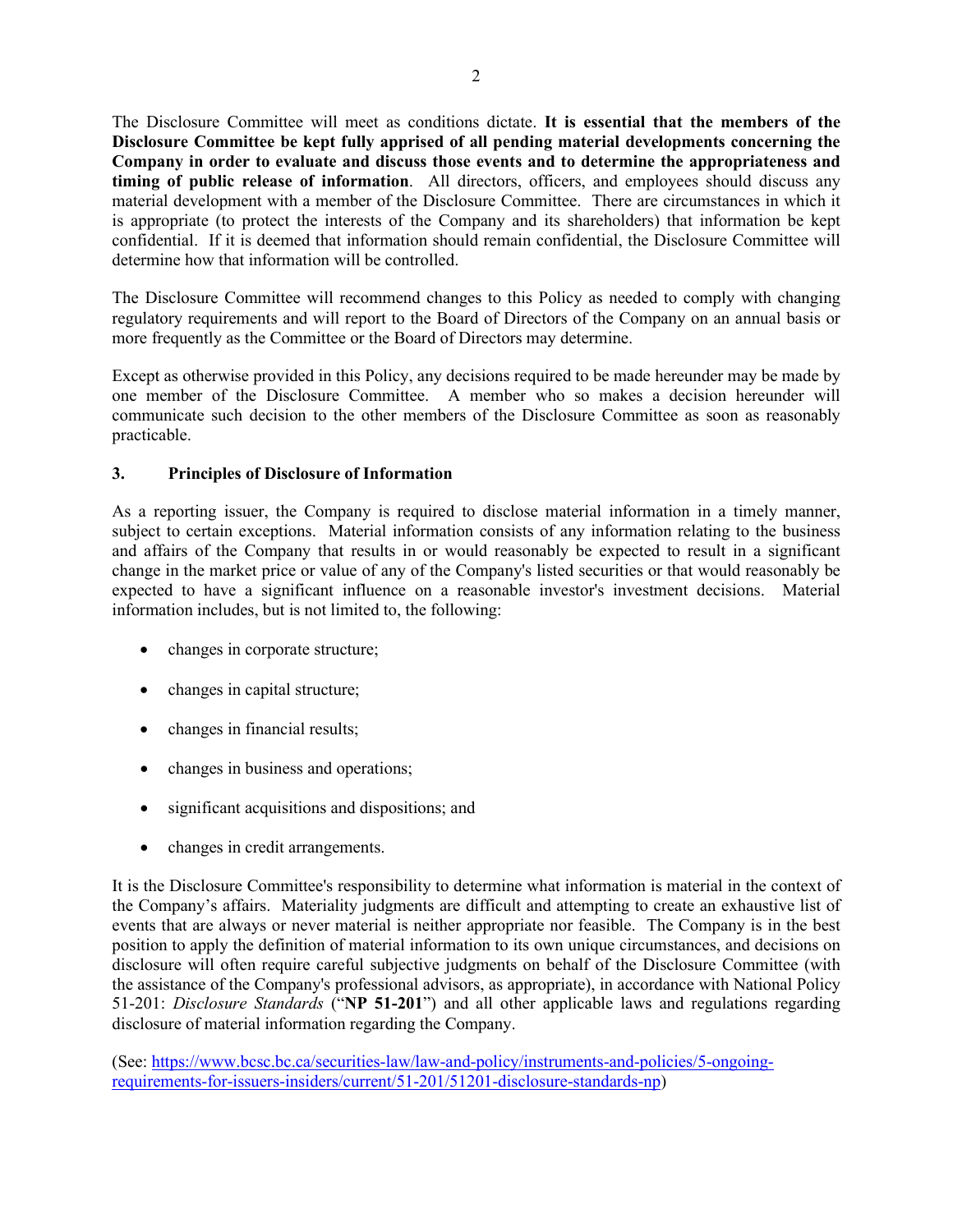NP 51-201 provides guidance on disclosure practices and acknowledges that disclosure of material undisclosed information is a difficult area involving competing business pressures and legislative requirements. NP 51-201 also states that in making materiality judgments, it is necessary to take into account a number of factors that cannot be captured in a simple bright-line standard or test.

The Disclosure Committee must take into account a number of factors in making judgments concerning the materiality of information. Factors outlined in NP 51-201 include the nature of the information itself, the volatility of the issuer's securities and prevailing market conditions. In order to assist the Disclosure Committee in making necessary materiality judgments, the Company will monitor the market's reaction to information that is publicly disclosed. The Company may also distribute analyst reports (if any) to the Board of Directors and senior officers to assist them in understanding how the marketplace values the Company and how corporate developments affect the analysis. The Disclosure Committee will utilize this information along with any other available information the Disclosure Committee deems appropriate when determining if specific information is material.

In complying with the requirement to disclose material information under applicable laws, rules and guidelines of any stock exchange on which the securities of the Company are listed and any other laws applicable to the Company, subject to certain exceptions, material information will be publicly disclosed forthwith via news release.

- a) In certain circumstances, the Disclosure Committee may determine that disclosure of certain information would be unduly detrimental to the Company and its shareholders. In this situation the information will be kept confidential until the Disclosure Committee determines it is appropriate to publicly disclose. Examples of instances in which disclosure might be unduly detrimental to the Company's interests include:
	- (i) where release of the information would prejudice the ability of the Company to pursue specific objectives or to complete a transaction or series of transactions that are underway;
	- (ii) where disclosure of the information would provide competitors with confidential corporate information that would be of significant benefit to them; and
	- (iii) where disclosure of information concerning the status of ongoing negotiations would prejudice the successful completion of those negotiations.

In circumstances where disclosure of a material change might have such an effect, the Disclosure Committee will cause a confidential material change report to be filed with the applicable securities regulators and will periodically review its decision to keep the information confidential.

- b) Disclosure will include any information, the omission of which would make the rest of the disclosure misleading and will provide sufficient detail to permit investors to appreciate the substance and importance of the information.
- c) Disclosure will be factual and balanced, neither over-emphasizing favourable news nor under-emphasizing unfavourable news. Unfavourable news will be disclosed just as promptly and completely as favourable news.
- d) Selective disclosure is not acceptable. If previously undisclosed material information has been inadvertently disclosed to any person who is not bound by an express confidentiality obligation, such information will be broadly disclosed as soon as practicable via news release.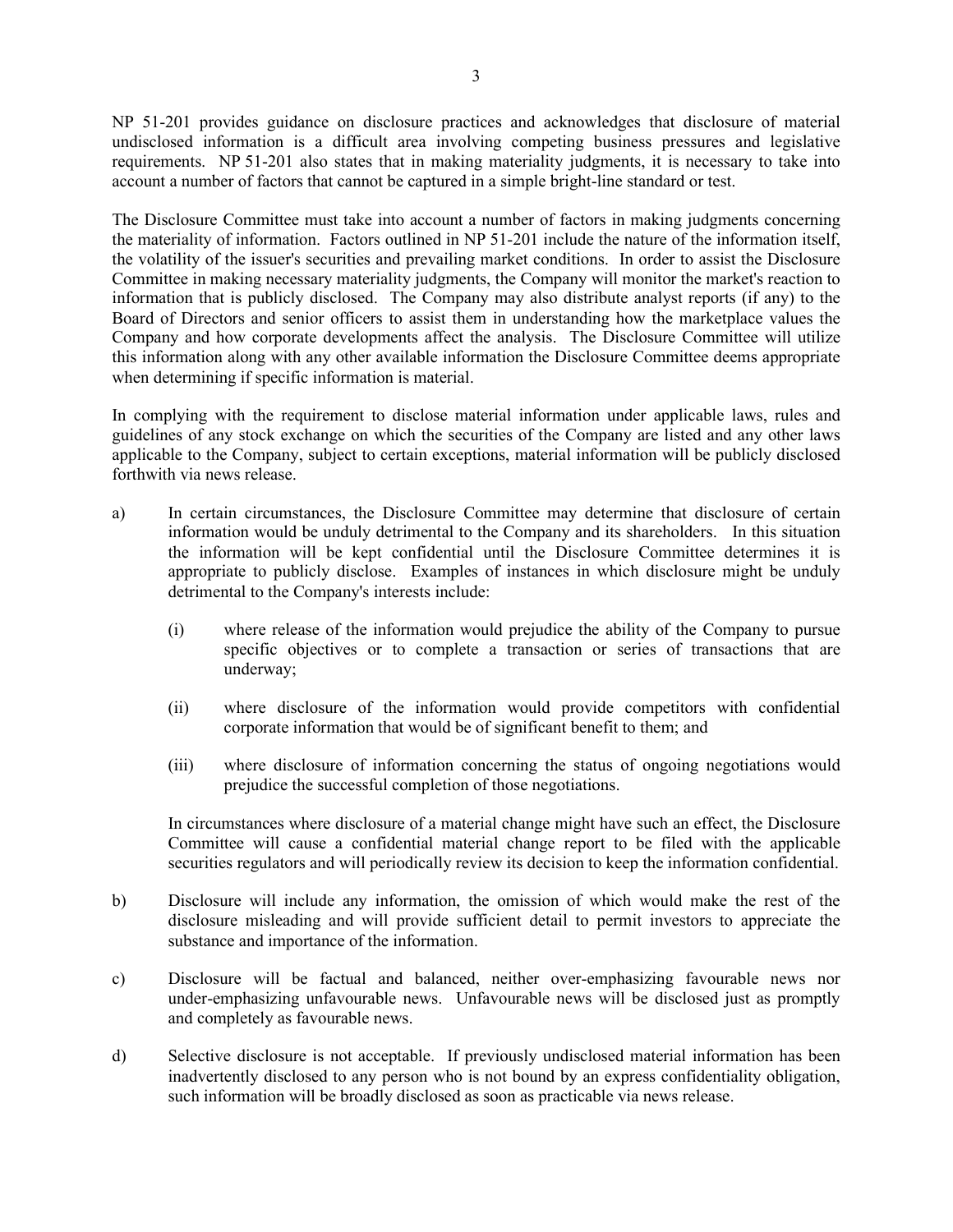- e) Dissemination of information on the Company's website alone does not constitute adequate disclosure of material information.
- f) Disclosure will be corrected as soon as possible if the Company subsequently learns that earlier disclosure by the Company contained a material error at the time it was given or where the information subsequently becomes incorrect.
- g) Disclosure relating to corporate developments requires the exercise of judgment by the Disclosure Committee in determining the timing and propriety of such news releases. It is recognized that corporate development disclosure may be misleading where the disclosure is late or premature, and as such the timing of this disclosure requires careful consideration. Announcements of an intention to proceed with a transaction or activity should not be made unless the Company has the ability to carry out the intent (although proceeding may be subject to contingencies) and a decision has been made to proceed with the transaction or activity by the Board of Directors or by senior management with the expectation of concurrence from the Board of Directors.

#### **4. Trading Restrictions and Black-Out Periods**

Insider trading is unethical, illegal and a violation of the Company's Insider Trading and Reporting Policy, which sets out additional information respecting trades in securities of the Company by insiders. Material undisclosed information concerning the Company's business is called "inside" information and can include financial information, acquisition or divestiture plans, or other information concerning corporate developments. It is also unethical and illegal for any person in possession of material undisclosed information to communicate that information to a third person, except in the necessary course of business.

Regular trading black-out periods will apply to directors and officers (and to employees and consultants of the Company) with access to material undisclosed information during periods when financial statements are being prepared and have not yet been publicly disclosed. The black-out period will commence on that date that is 10 trading days before the release of financial statements and will end at the end of the second clear trading day following the release of the financial statements to the public, unless otherwise determined by the Board. The CFO or CEO will designate an individual who will disseminate an e-mail to all of the directors, officers and employees of the Company and other persons subject to this Policy confirming the scheduled release date for the financial statements, and the date preceding such scheduled release upon which date the blackout period will commence, and any amendments thereto.

If other undisclosed material information is disclosed to a director, officer or employee, the black-out commences the date the undisclosed material information was disclosed to that person and ends the earlier of i) the end of the second clear trading day following the disclosure to the public of the information; or ii) when the information is no longer material or relevant.

Additional black-out periods may be established from time to time by the Company as a result of special circumstances relating to the Company. All persons with knowledge of these special circumstances must observe the black-out. Such persons may include external advisors such as legal counsel, investment bankers and counter-parties in negotiations of material potential transactions. The existence of a special purpose black-out will be communicated by a means approved by the Disclosure Committee (which may include email).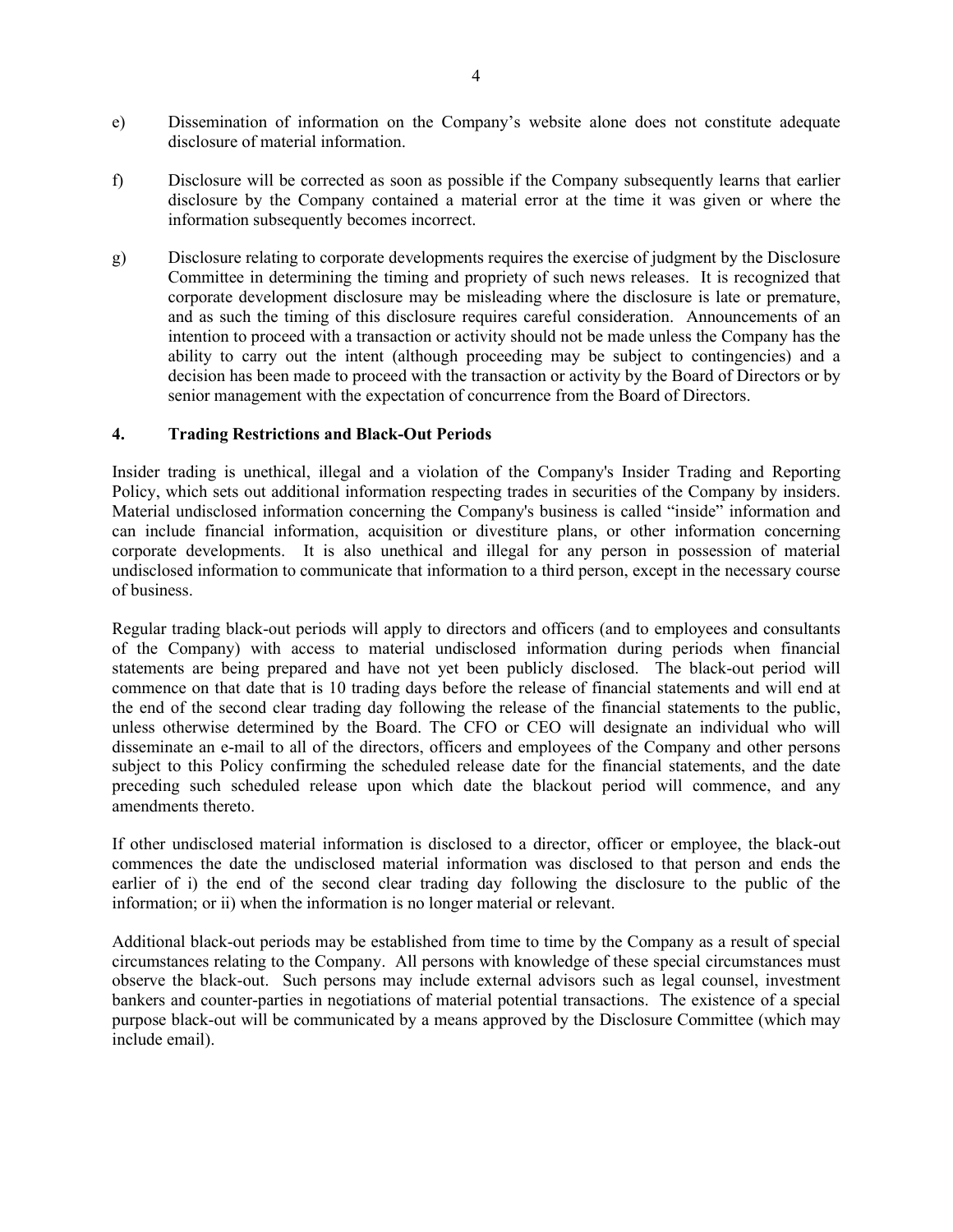Notwithstanding the existence of a black-out period, an insider may apply to the Chief Executive Officer of the Company (or, in the case of an application by the Chief Executive Officer, to the Chairman of the Board) for approval to trade securities of the Company during a blackout period. In assessing any such application, the applicable officer will consider whether the applicant is in possession of information of the type that gave rise to the black-out and any other matters that such officer may consider relevant; in addition, such officer may consult with the Company's professional advisors, the Board of Directors and other officers of the Company, as such officer may consider appropriate.

## **5. Maintaining Confidentiality**

Any director, officer or employee privy to material undisclosed information is prohibited from communicating such information to anyone else, unless it is necessary to do so in the course of business (see Section 6 of this Policy). In order to prevent the misuse or inadvertent disclosure of material undisclosed information, the procedures set forth below should be observed at all times:

- a) Documents and files containing material undisclosed information should be kept in a safe place to which access is restricted to individuals who "need to know" the information and code names should be used if necessary.
- b) Material undisclosed information should not be discussed in places where the discussion will be overheard, such as elevators or restaurants.
- c) Material undisclosed information should not be discussed on wireless telephones or other wireless devices unless it is reasonable to believe that the discussion can be undertaken under secure conditions.
- d) Documents containing material undisclosed information should not be read or displayed in places where members of the public are present and should only be discarded in a responsible manner.
- e) Employees must ensure they maintain the confidentiality of information in their possession outside of the office as well as inside the office.
- f) Transmission of documents by electronic means, such as by fax or directly from one computer to another, or any other electronic communication should be made only where it is reasonable to believe that the transmission can be made and received under secure conditions.
- g) Unnecessary copying of documents containing material undisclosed information should be avoided and documents containing material undisclosed information should be promptly removed from conference rooms and work areas after meetings have concluded. Extra copies of these documents should be discarded in a responsible manner.
- h) Access to material undisclosed electronic data should be restricted through the use of passwords.

Employees, officers, and directors are reminded that communication by e-mail leaves a trail that may be subject to later decryption attempts. All undisclosed material information being transmitted over the Internet should be secured by reasonable means, having regard to the nature of the information or the transaction being affected.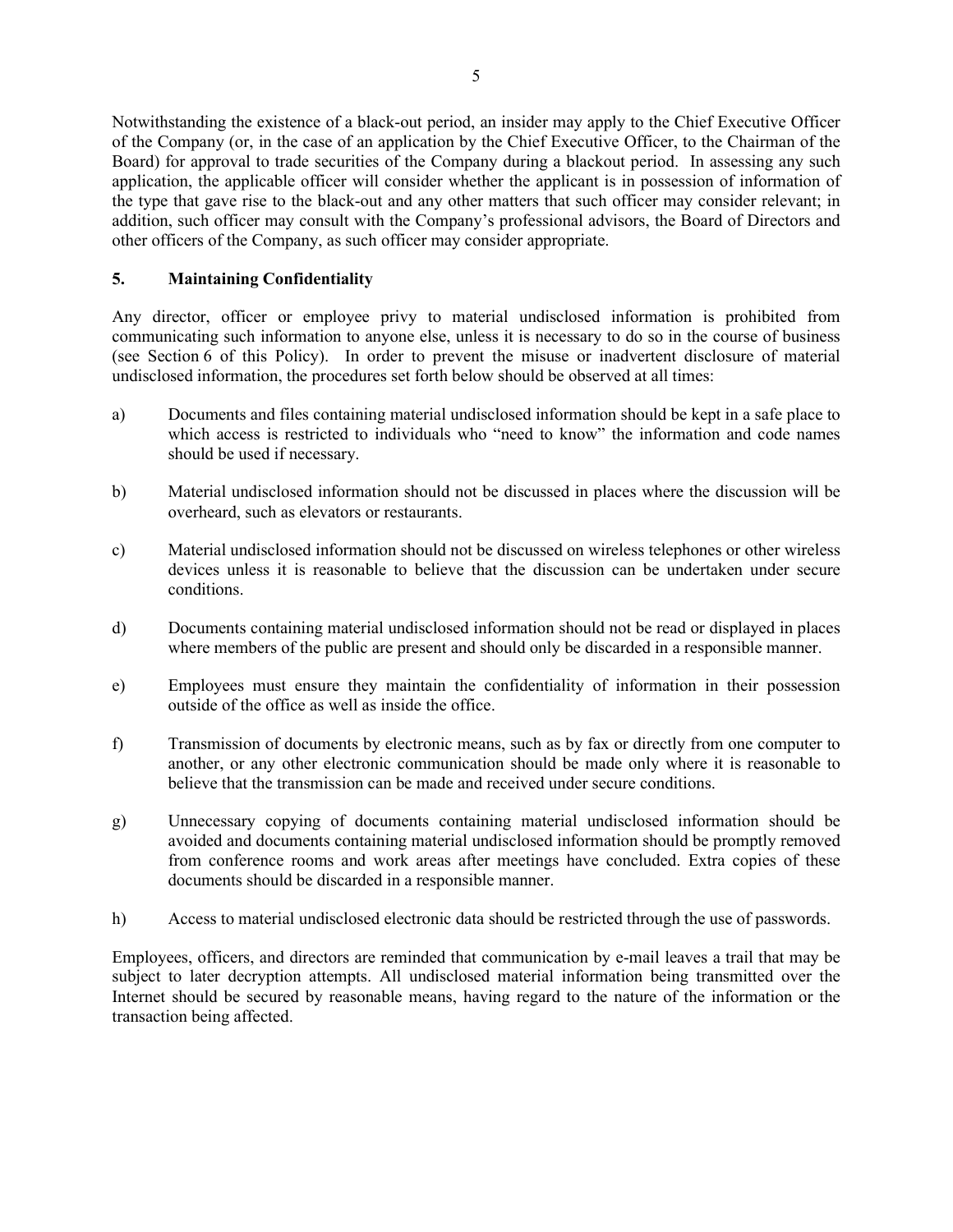Outside persons privy to undisclosed material information concerning the Company will be told that they must not divulge such information to anyone else, other than in the necessary course of business and that they may not trade in the Company's securities until the information is publicly disclosed. Such outside persons will generally be required to confirm their commitment to non-disclosure in a written confidentiality agreement.

This Policy in no way affects an employee's obligation with regards to confidential business information (including, for example, trade secrets and customer lists), the confidentiality of which must be maintained at all times and in addition are the property solely of the Company.

# **6. Disclosure in the Necessary Course of Business**

If an employee is in doubt as to whether communication is in the necessary course of business, the employee should discuss it with a member of the Disclosure Committee. Efforts will be made to limit access to material undisclosed information to those who need to know the information and such persons will be advised that the information is to be kept confidential.

NP 51-201 confirms that the question of whether a particular disclosure is being made in the necessary course of business is a mixed question of law and fact that must be determined in each case and in light of the policy reasons (that the general restriction not unduly interfere with the Company's ordinary business activities) underlying the prohibition on selective disclosure. This exception would generally cover circumstances where the Company communicates with:

- vendors, suppliers, or strategic partners on issues such as research and development, sales and marketing, and supply contracts;
- employees, officers, and board members;
- lenders, legal counsel, auditors, underwriters, and financial and other professional advisors to the Company;
- parties to negotiations;
- industry associations;
- government agencies and non-governmental regulators; and
- credit rating agencies (provided that the information is disclosed for the purpose of assisting the agency to formulate a credit rating and the agency's ratings generally are or will be publicly available).

Selective disclosure of material undisclosed information to the media or to an analyst, institutional investor or other market professional will generally not be considered to be in the necessary course of business of the Company. Where the Company discloses material undisclosed information in the necessary course of business those receiving the information should understand that they cannot pass the information onto anyone else (other than in the necessary course of business), or trade on the information, until it has been generally disclosed.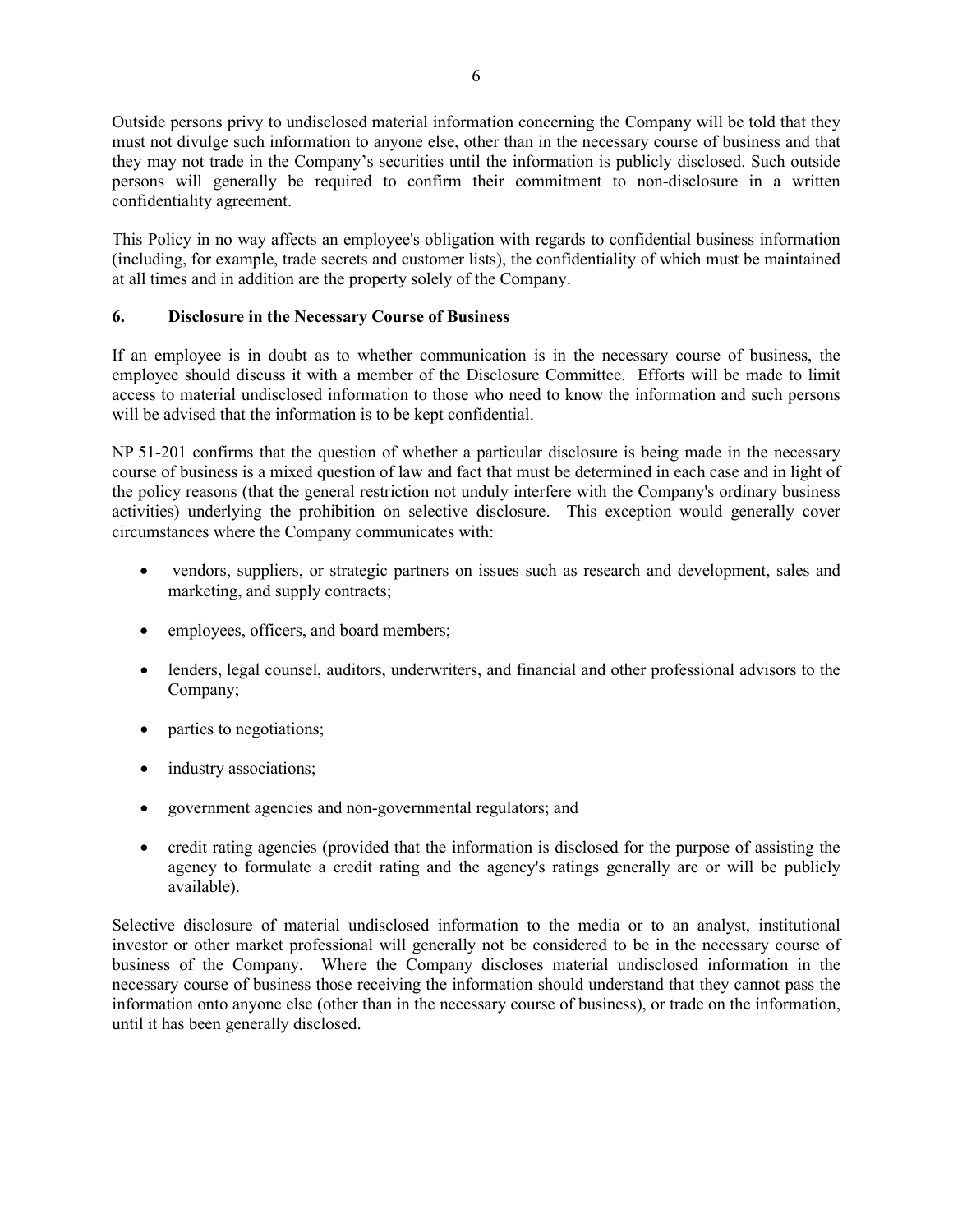## **7. Designated Spokespersons**

The Company has designated the following spokespersons responsible for communication with the investment community, regulators, and the media:

- Chief Executive Officer
- Chief Financial Officer
- Chief Commercial Officer

The individuals listed may, from time to time, designate others within the Company to speak on behalf of the Company as back-ups or to respond to specific inquiries.

Employees who are not authorized spokespersons must not respond under any circumstances to inquiries from the investment community, the media, or others, unless specifically asked to do so by an authorized spokesperson. All such inquiries shall be referred to one of the designated spokespersons.

#### **8. News Releases**

Once a majority of the members of the Disclosure Committee or the Chief Executive Officer determines that a development is material, such members, or the Chief Executive Officer (as applicable) will authorize the issuance of a news release, unless the Disclosure Committee determines that such development should remain confidential for a period of time, in which case appropriate confidential filings will be made and controls of that inside information will be instituted. The foregoing sentence will not apply in respect of press releases approved by the Board of Directors of the Company or the Audit Committee of the Board. Should material undisclosed information be inadvertently disclosed on a selective basis, the Company will issue a news release as soon as practicable in order to disclose that information.

If the TSX Venture Exchange (or such other stock exchange on which the Company's securities are listed, as applicable) is open for trading at the time of a proposed announcement, the Company will endeavor to provide prior notice of a news release announcing material information to Market Regulation Services Inc. ("**RS**") and Market Watch at the Nasdaq Stock Market, as applicable, to enable a trading halt, if deemed necessary by regulatory authorities. If a news release announcing material information is issued outside of trading hours, the Company will endeavor to provide notice to RS before the news release is issued.

Annual and interim financial results will be publicly released as soon as practicable following board approval of the applicable press release and related financial statements.

News releases will be disseminated through an approved news wire service that provides simultaneous national distribution. News releases will also be posted on the Company's website after release over the news wire. The news release page of the website will include a notice that advises the reader that the information posted was accurate at the time of posting but may be superseded by subsequent disclosures.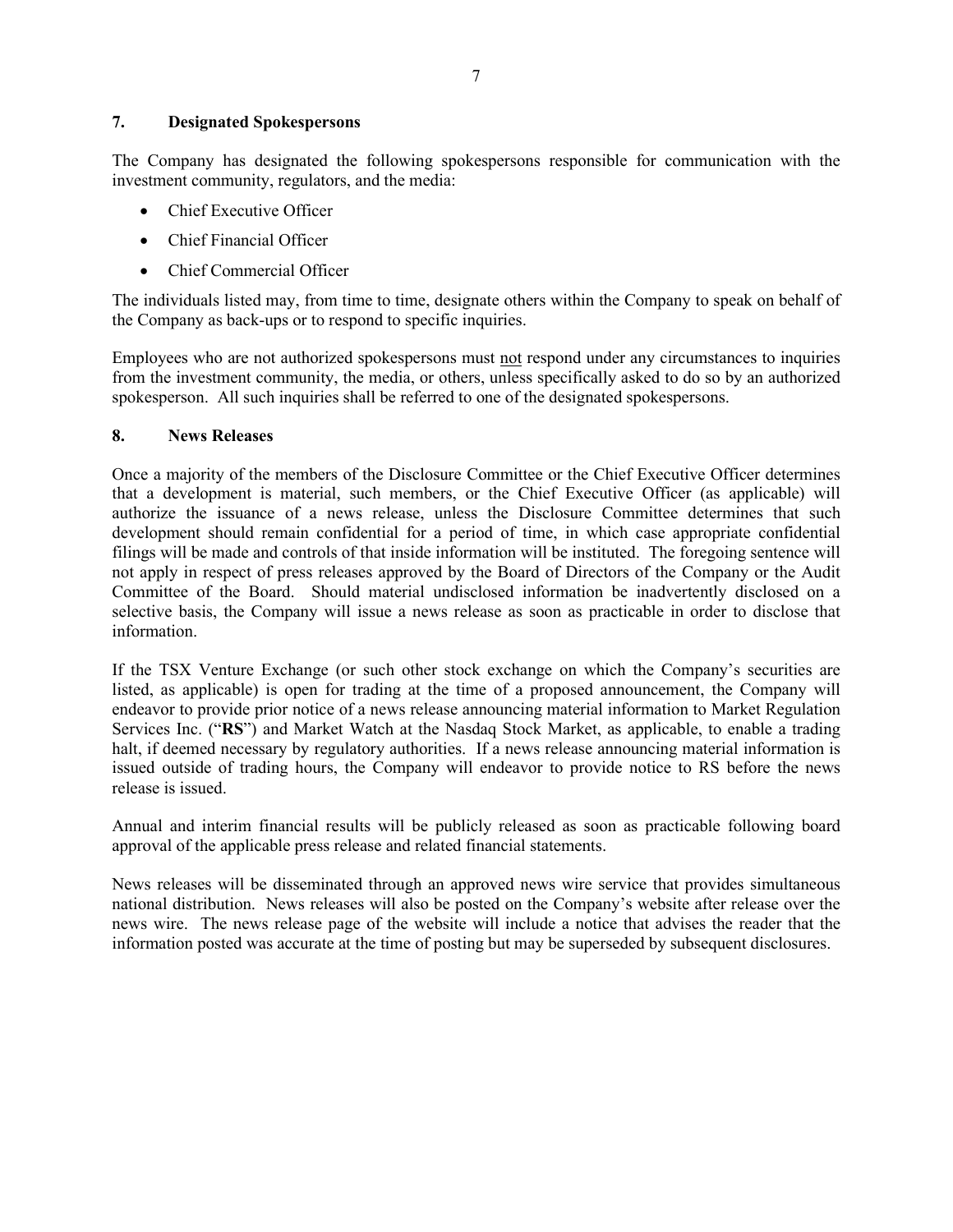### **9. Conference Calls**

Conference calls may be held to enable management to discuss quarterly earnings and major corporate developments. Such conference calls are to be accessible simultaneously to all interested parties, some as participants by telephone and others in a listen-only mode by telephone or via a webcast over the Internet. Each such call will be preceded by a news release setting out relevant material information. At the beginning of the call, a spokesperson of the Company will provide appropriate cautionary language with respect to any forward-looking information and direct participants to publicly available documents containing the assumptions, sensitivities and a full discussion of the risks and uncertainties.

The Company will provide advance notice of any conference call and webcast by issuing a news release announcing the date and time and providing information on how interested parties may access the call and webcast. In addition, the Company may invite analysts, institutional investors, the media, and other interested parties to participate. A tape recording of the conference call and/or an archived audio webcast on the Internet will be made available following the call for a minimum of 72 hours.

At least one member of the Disclosure Committee will review the recording of each conference call as soon as practicable and if such review uncovers selective disclosure of previously undisclosed material information, the Company will disclose such information broadly via news release as soon as practicable.

## **10. Rumours**

The Company does not comment, affirmatively or negatively, on rumours. This also applies to rumours on the Internet. The Company's spokespersons will respond consistently to those rumours with the following comment:

"It is our policy not to comment on market rumours or speculation."

Should any stock exchange on which the securities of the Company are listed request that the Company make a definitive statement in response to a market rumour that is causing significant volatility in the shares of the Company, the Disclosure Committee will consider the matter and decide whether to make a policy exception.

### **11. Contacts with Analysts, Investors and Media**

Meetings with analysts and significant investors are an important element of the Company's investor relations program. The Company will meet with analysts and investors on an individual or small group basis as needed and will initiate contacts or respond to analyst and investor calls in accordance with this Policy.

Disclosure in individual or group meetings does not constitute adequate disclosure of information that is considered to be material non-public information. If the Company intends to announce material information at an analyst or shareholder meeting or a press conference or conference call, the announcement must be preceded by a news release.

The Company will provide only non-material information through individual and group meetings, in addition to regular publicly disclosed information. The Company cannot alter the materiality of information by breaking down the information into smaller, non-material components.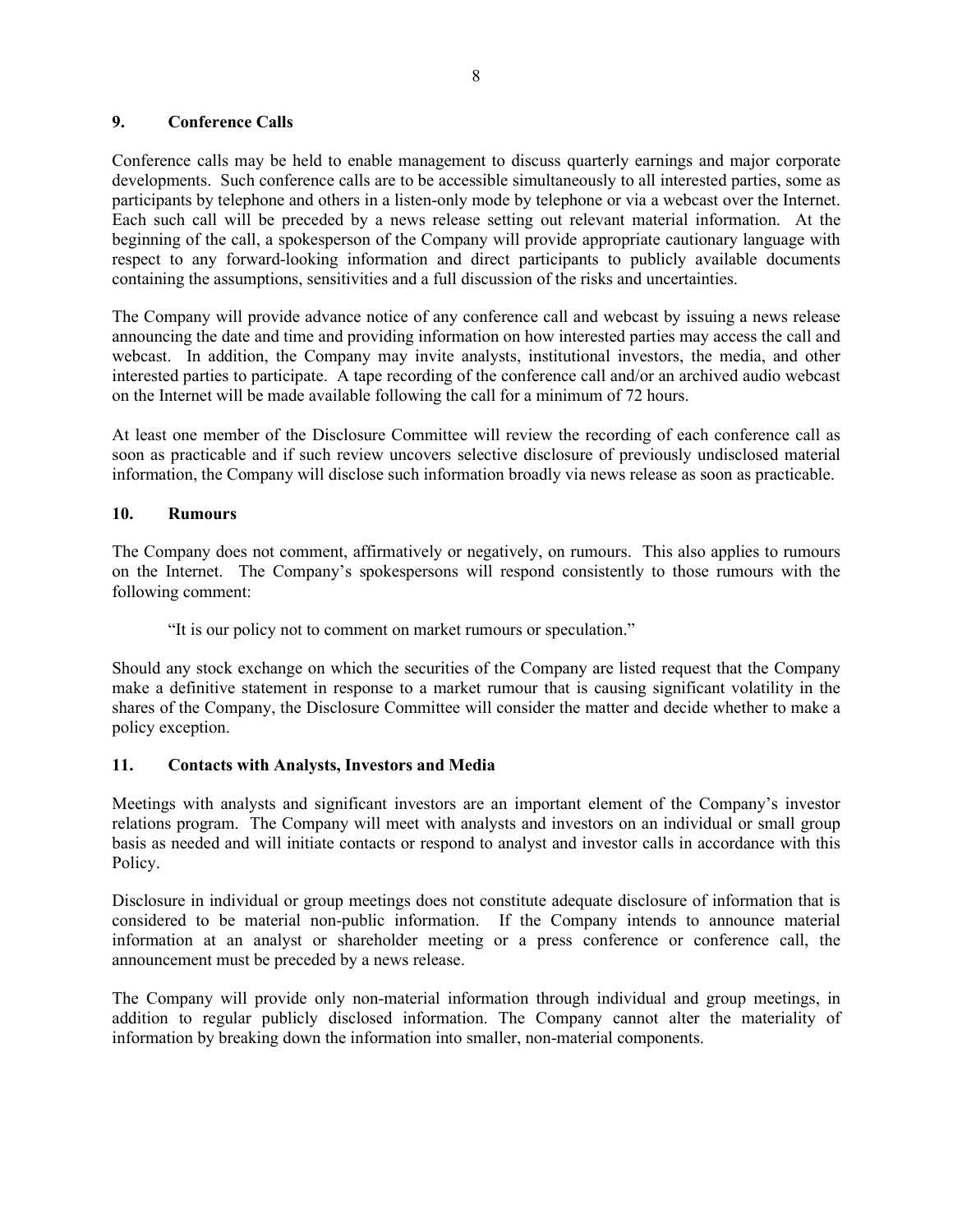Spokespersons should keep notes of telephone conversations with analysts and investors. Where practicable, more than one representative of the Company should be present at all individual and group meetings. A debriefing should be held after such meetings and if such debriefing uncovers selective disclosure of previously undisclosed material information, appropriate action should be taken under the guidance of the Disclosure Committee.

# **12. Reviewing Analyst Draft Reports and Models**

The Company has not adopted a policy of refusing to review analyst reports and will, upon request, review analyst reports for the purpose of pointing out errors in fact based upon publicly disclosed information, subject always to the concerns expressed in Section 5.2 of National Policy 51-201. It is the Company's policy, when an analyst inquires with respect to their estimates, to question the analyst's assumptions if the estimate is significantly outside the range of estimates (if any) otherwise provided by other third-party professionals and/or any earnings guidance published by the Company, subject again, to the concerns expressed in Section 5.2 of National Policy 51-201. The Company will limit its comments in responding to such inquiries to non-material information. The Company will not confirm, or attempt to influence, an analyst's opinions or conclusions and will not express comfort with the analyst's model and earnings estimates.

So as not to endorse an analyst's report or model, the Company will provide its comments orally or will attach a disclaimer to written comments to indicate the report was reviewed only for factual accuracy.

## **13. Distributing Analyst Reports**

Analyst reports are proprietary products of the analyst's firm. Re-circulating a report by an analyst may be viewed as an endorsement by the Company of the report. For these reasons, the Company will not provide analyst reports through any means to persons outside of the Company, including posting such information on its website. The Company may post on its website a complete list, regardless of the recommendation, of all the investment firms and analysts who provide research coverage on the Company. If provided, such list will not include links to the analysts' or any other third-party websites or publications.

The Company may distribute analyst reports internally to directors and senior officers or to the Company's financial and professional advisors.

### **14. Forward-Looking Information**

As a general policy, the Company does not disseminate future oriented financial information (as contemplated by National Instrument 51-102 of the Canadian Securities Administrators) ("**FOFI**"). However, the Board of Directors may authorize the dissemination of FOFI and may establish guidelines relating thereto, on a general or specific basis.

Should other forward-looking information ("**FLI**") be disclosed in continuous disclosure documents, speeches, conference calls, etc., the following guidelines will be observed:

- a) the information, if deemed material, will be broadly disseminated via news release, in accordance with this Policy;
- b) the information will be clearly identified as forward-looking;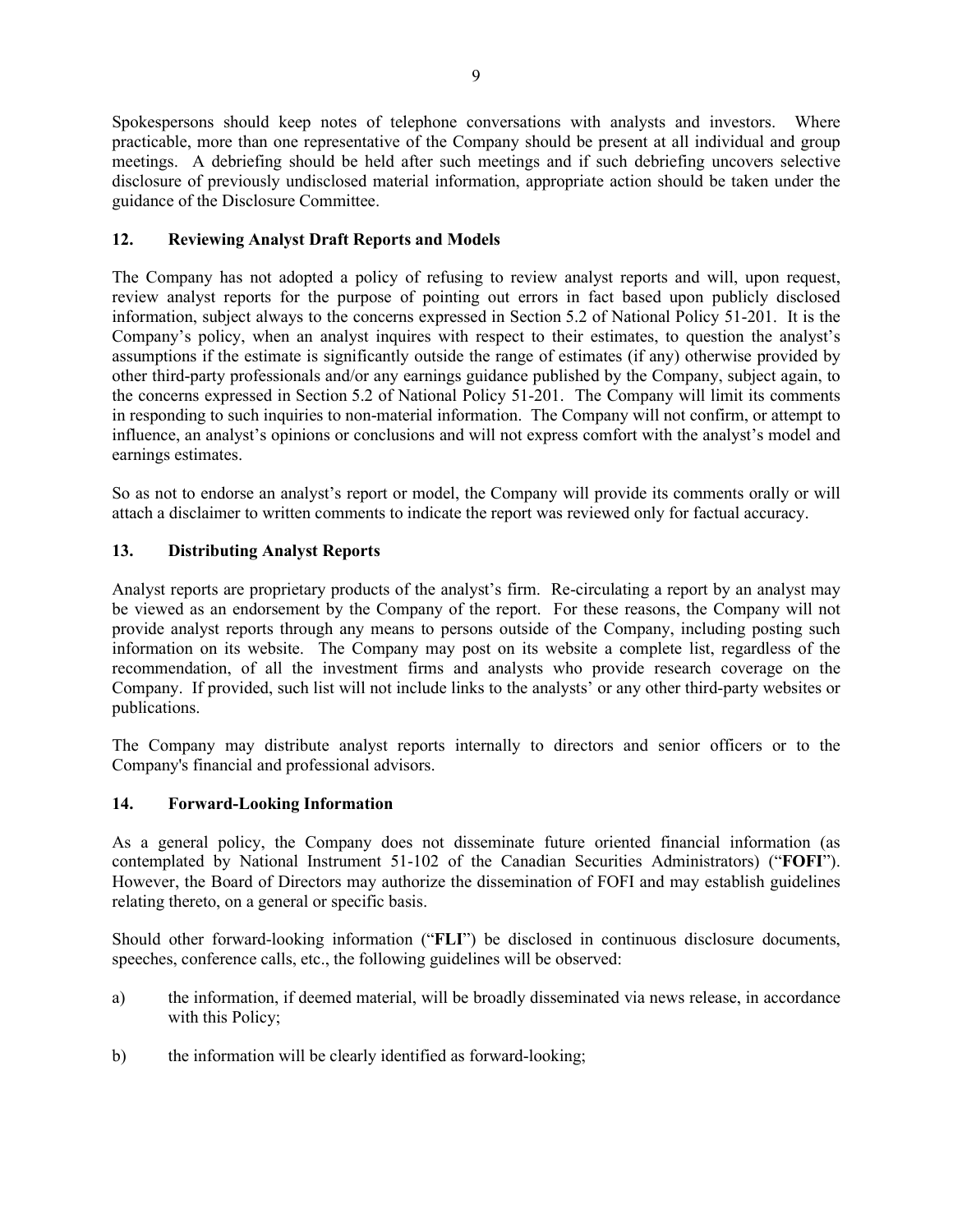- c) the Company will identify all material assumptions used in the preparation of the forward-looking information;
- d) the information will be accompanied by a statement that identifies, in specific terms, the risks and uncertainties that may cause the actual results to differ materially from those projected in the statement, which may include a sensitivity analysis to indicate the extent to which different business conditions from the underlying assumptions may affect the actual outcome; and
- e) the information will be accompanied by a statement that disclaims the Company's intention or obligation to update or revise the FLI, whether as a result of new information, future events or otherwise. Notwithstanding this disclaimer, should subsequent events prove past statements about current trends to be materially off target, the Company may choose to issue a news release explaining the reasons for the difference. In this case, the Company will update its guidance on the anticipated impact on revenue and earnings (or other key metrics).

If the Company has issued a forecast or projection in connection with an offering document covered by National Instrument 51-102, or a successor instrument thereto, the Company will update that forecast or projection periodically, as required by such policy or instrument.

If the Company has determined that it will be reporting results materially below or above publicly held expectations, it will disclose this information in a news release in order to enable discussion without risk of selective disclosure.

## **15. Quiet Periods**

In order to avoid the potential for selective disclosure or even the perception or appearance of selective disclosure, the Company will observe quiet periods prior to quarterly earnings announcements or when material changes are pending. During a quiet period, the Company will not initiate or participate in any meetings or telephone contacts with analysts and investors (and no earnings guidance will be provided to anyone), other than responding to unsolicited inquiries concerning factual matters. The quiet period commences on the first day of the month following the end of a quarter or financial year, as applicable and ends with the issuance of a news release disclosing quarterly or annual results, as applicable.

Additional quiet periods may be established from time to time by the Company as a result of special circumstances relating to the Company. The existence of a special purpose quiet period will be communicated by a means approved by the Disclosure Committee (which may include email).

If the Company is invited to participate, during a quiet period, in investment meetings or conferences organized by others, the Disclosure Committee will determine, on a case-by-case basis, if it is advisable to accept these invitations. If accepted, caution will be exercised to avoid selective disclosure of any material undisclosed information.

### **16. Responsibility for Electronic Communication**

This Policy applies to electronic communications. Accordingly, officers and personnel responsible for written and oral public disclosures are also responsible for electronic communications.

The Company will continuously update the investor relations section of the Company's website and will monitor all information placed on the website for accuracy, completeness, currency and compliance with relevant securities laws.